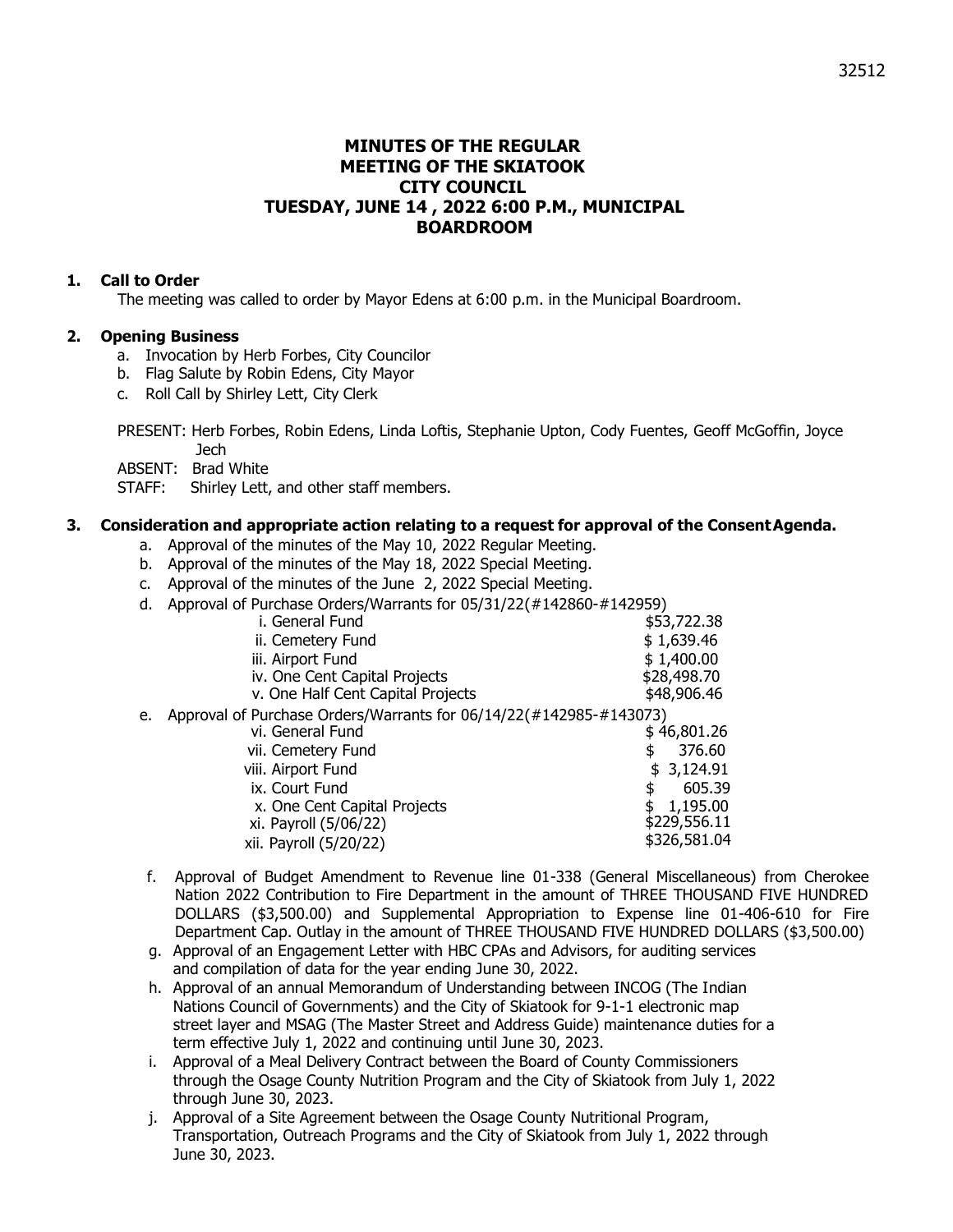- k. Approval of Mutual of Omaha Life Insurance contract for 2022-2023
- l. Approval of OMAG Workers' Compensation insurance contract renewal for 2022-2023

Motion was made by Councilor Jech and 2<sup>nd</sup> by Councilor Upton to approve the Consent Agenda as written.

YES: Forbes, Edens, Jech, Loftis, Upton, McGoffin, Fuentes NO: None

### **4. Consideration and appropriate action relating to items removed from the ConsentAgenda.**

Item was skipped. No action was taken.

 **5. Discussion and possible consideration and appropriate action, relating to approval of ORDINANCE 2022-09, An ordinance changing and amending the zoning classification from RS-2 (Residential Single Family) District to CG (Commercial General) District of such territories lying North of Highway 20, Located at approximately 106 N. Lombard Lane, Skiatook, Osage County, Oklahoma 74070; more particularly described as lying within the Southeast Quarter of the Northeast Quarter Of section twenty-one (21) township twenty-two (22) north, range twelve (12) east, of the Indian base and meridian, Skiatook, Osage County, State of Oklahoma, according to the U.S. Government survey thereof, as set forth in zoning application no. SKZ-208; repealing all ordinances or parts of ordinances in conflict herewith, and declaring an effective date.**

Motion was made by Councilor McGoffin and 2<sup>nd</sup> by Councilor Forbes to approve ORDINANCE 2022-09, An ordinance changing and amending the zoning classification from RS-2 (Residential Single Family) District to CG (Commercial General) District of such territories lying North of Highway 20, Located at approximately 106 N. Lombard Lane, Skiatook, Osage County, Oklahoma 74070; more particularly described as lying within the Southeast Quarter of the Northeast Quarter Of section twenty-one (21) township twenty-two (22) north, range twelve (12) east, of the Indian base and meridian, Skiatook, Osage County, State of Oklahoma, according to the U.S. Government survey thereof, as set forth in zoning application no. SKZ-208; repealing all ordinances or parts of ordinances in conflict herewith, and declaring an effective date.

YES: Forbes, Edens, Jech, Loftis, Upton, McGoffin, Fuentes NO: NONE

- **6. Discussion and possible consideration and appropriate action, relating to approval of Lot Split application number SKL-194, proposed to create two separate (2) tracts of Land, consisting Of Tract "A", being 1.74 acres, more or less, and Tract "B", being 4.21 acres, more or less, and both Tracts generally located in the Southwest Quarter of the Southeast Quarter of Section Thirty-three (33), Township Twenty-two (22) North, Range Thirteen (13) east of the Indian base and meridian, City of Skiatook, Tulsa County, Oklahoma (Applicants: William and Jennifer Bennett).**
- Motion was made by Councilor McGoffin and 2<sup>nd</sup> by Councilor Jech to approve Lot Split SKL-194, proposed to create two separate (2) tracts of Land, consisting Of Tract "A", being 1.74 acres, more or less, and Tract "B", being 4.21 acres, more or less, and both tracts generally located in the Southwest Quarter of the Southeast Quarter of Section Thirty-three (33), Township Twenty-two (22) North, Range Thirteen (13) east of the Indian base and meridian, City of Skiatook, Tulsa County, Oklahoma.

YES: Forbes, Edens, Jech, Loftis, Upton, McGoffin, Fuentes NO: NONE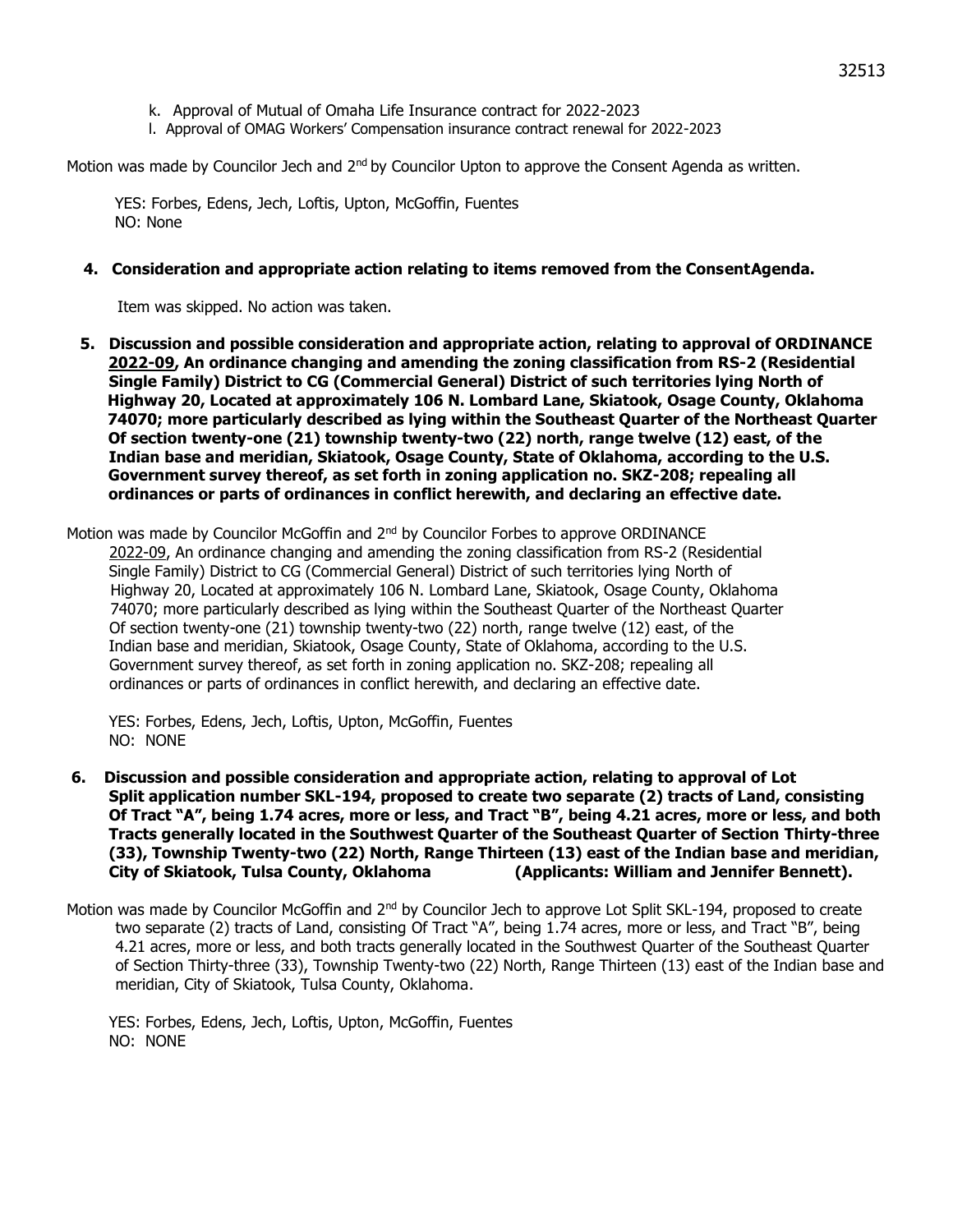- **7. Discussion and possible consideration and appropriate action, relating to Ordinance 2022-10, an Ordinance changing and amending the zoning classification from AG (Agriculture) district to RE (Residential Estate) district of such territories lying south of highway 20, located at approximately 3875 East 126th Street North, City of Skiatook, Tulsa County, Oklahoma, 74070; more particularly Described as lying within the southwest quarter of the southeast quarter of section thirty-three (33), township twenty-two (22) north, range thirteen (13) east, of the Indian base and meridian, City of Skiatook, Tulsa County, State of Oklahoma, according to the U.S. Government survey thereof, as set forth in zoning application no. SKZ-209; repealing all ordinances or parts of ordinances in conflict herewith; and declaring and effective date.**
- Motion was made by Councilor Forbes and 2<sup>nd</sup> by Vice Mayor Fuentes to approve Ordinance 2022-10, an Ordinance changing and amending the zoning classification from AG (Agriculture) district to RE (Residential Estate) district of such territories lying south of highway 20, located at approximately 3875 East 126<sup>th</sup> Street North, City of Skiatook, Tulsa County, Oklahoma, 74070; more particularly Described as lying within the southwest quarter of the southeast quarter of section thirty-three (33), township twenty-two (22) north, range thirteen (13) east, of the Indian base and meridian, City of Skiatook, Tulsa County, State of Oklahoma, according to the U.S. Government survey thereof, as set forth in zoning application no. SKZ-209; repealing all ordinances or parts of ordinances in conflict herewith; and declaring and effective date.

YES: Forbes, Edens, Jech, Loftis, Upton, McGoffin, Fuentes NO: NONE

- **8. Public hearing regarding and Annexation into the City of Skiatook certain territories adjacent Or contiguous to the corporate limits of the City of Skiatook, Tulsa County, Oklahoma, such Territories located at approximately the northeast and southeast corners of the intersection of Highway 20 and Highway 11, more particularly described as lying within the northwest quarter Of the southwest quarter of the southwest quarter of section twenty-four (24), township twenty two (22)north, range twelve (12) east, of the Indian base and meridian, Tulsa County, Oklahoma, 74070.**
- **9. Discussion and possible consideration and appropriate action, related to Ordinance 2022-11, an Ordinance annexing to the City of Skiatook certain territories adjacent or contiguous to the corporate limits of the City of Skiatook, Tulsa County, Oklahoma, such territories located at approximately the northeast and southeast corners of the intersection of Highway 20 and Highway 11, more particularly described as lying within the northwest quarter of the southwest quarter of the southwest quarter of section twenty-four (24), township twenty-two (22) north, range twelve (12) east, of the Indian base and meridian, Tulsa County, Oklahoma, 74070; finding jurisdictional facts; assigning a zoning classification to the land annexed; and establishing an effective date.**
- Motion was made by Councilor Forbes and 2<sup>nd</sup> by Councilor Upton to approve Ordinance 2022-11, an Ordinance annexing to the City of Skiatook certain territories adjacent or contiguous to the corporate limits of the City of Skiatook, Tulsa County, Oklahoma, such territories located at approximately the northeast and southeast corners of the intersection of Highway 20 and highway 11, more particularly described as lying within the northwest quarter of the southwest quarter of the southwest quarter of section twenty-four (24), township twenty-two (22) north, range twelve (12) east, of the Indian base and meridian, Tulsa County, Oklahoma, 74070; finding jurisdictional facts; assigning a zoning classification to the land annexed; and establishing an effective date.

YES: Forbes, Edens, Jech, Loftis, Upton, McGoffin, Fuentes NO: NONE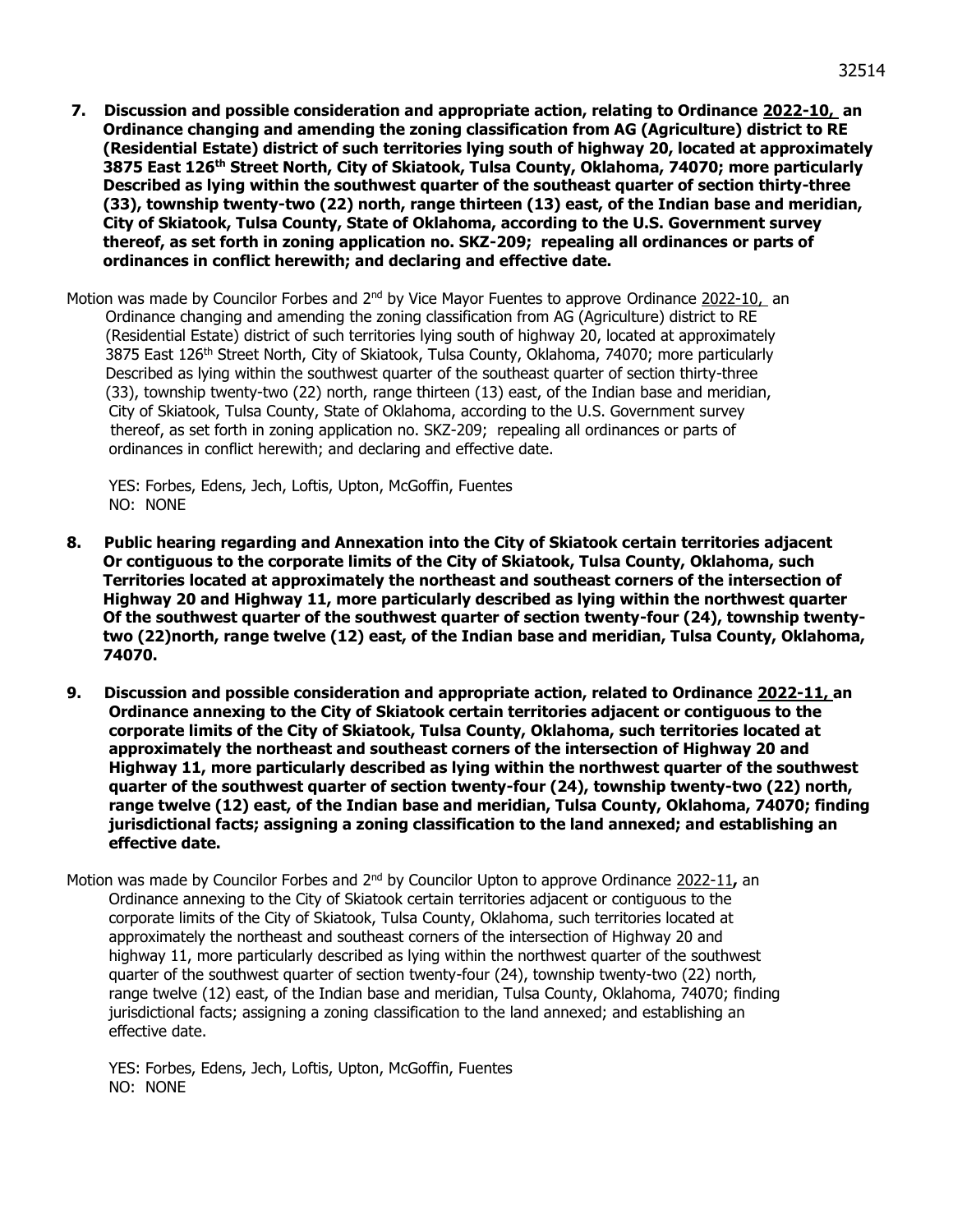## **10**. **Discussion and possible consideration and appropriate action, with respect to the approval to Hold city-wide Worship service on the Sunday September 25, 2022 following Pioneer Day in Central Park. (Presented by Scott Neighbors)**

Motion was made by Councilor Jech and 2<sup>nd</sup> by Councilor McGoffin to approve holding a city-wide Worship service on the Sunday September 25, 2022 following Pioneer Day in Central Park.

YES: Forbes, Edens, Jech, Loftis, Upton, McGoffin, Fuentes NO: NONE

#### **11. Discussion and possible consideration and appropriate action, related to the approval of Issuance of a permit to the Skiatook Chamber of Commerce to hold the 2022 Pioneer day Event on September 22-24, 2022 at Skiatook Central Park. (Presented by Sara Herron)**

Motion was made by Councilor McGoffin and 2<sup>nd</sup> by Vice Mayor Fuentes to approve the Issuance of a permit to the Skiatook Chamber of Commerce to hold the 2022 Pioneer day event on September 22-24, 2022 at Skiatook Central Park.

YES: Forbes, Edens, Jech, Loftis, Upton, McGoffin, Fuentes NO: NONE

#### **12. Discussion and possible consideration and appropriate action, related to the approval of Issuance of a permit to the Skiatook Chamber of Commerce to hold the 2022 Pioneer Day Parade on September 24, 2022, beginning at 9:00am and traveling down portions of Rogers Blvd. (Presented by Sara Herren)**

Motion was made by Councilor Forbes and  $2<sup>nd</sup>$  by Vice Mayor Fuentes to approve the Issuance of a permit to the Skiatook Chamber of Commerce to hold the 2022 Pioneer Day Parade on September 24, 2022, beginning at 9:00am and traveling down portions of Rogers Blvd.

YES: Forbes, Edens, Jech, Loftis, Upton, McGoffin, Fuentes NO: NONE

### **13. Discussion and possible consideration and appropriate action, with respect to holding a free Event "Barn Dance" in Central Park on Saturday, October 8, 2022 from approx. 7:00pm-10:00pm with live music/band. (Presented by JD Prather)**

Motion was made by Councilor McGoffin and 2<sup>nd</sup> by Councilor Upton to approve the free event "Barn Dance" in Central Park on Saturday, October 8, 2022 from approx. 7:00pm-10:00pm with live music/band.

YES: Forbes, Edens, Jech, Loftis, Upton, McGoffin, Fuentes NO: NONE

- **14. Discussion and possible consideration and appropriate action, related to the Approval of The issuance of a permit to Larry Nunley to use the grounds behind the Skiatook Sports Complex for activities related to the Tallgrass Music Festival the week of October 10-16, 2022 with the actual festival being held on 10/14/22 & 10/15/22 from 6:00pm-10pm Friday And from 1:00pm – 10:00pm Saturday. (Presented by Larry Nunley)**
- Motion was made by Vice Mayor Fuentes and 2<sup>nd</sup> by Councilor Upton to approve the issuance of a permit to Larry Nunley to use the grounds behind the Skiatook Sports Complex for activities related to the Tallgrass Music Festival the week of October 10-16, 2022 with the actual festival being held on 10-14-22 & 10-15-22 from 6:00pm-10pm Friday and from 1:00pm – 10:00pm Saturday.

YES: Forbes, Edens, Jech, Loftis, Upton, McGoffin, Fuentes NO: NONE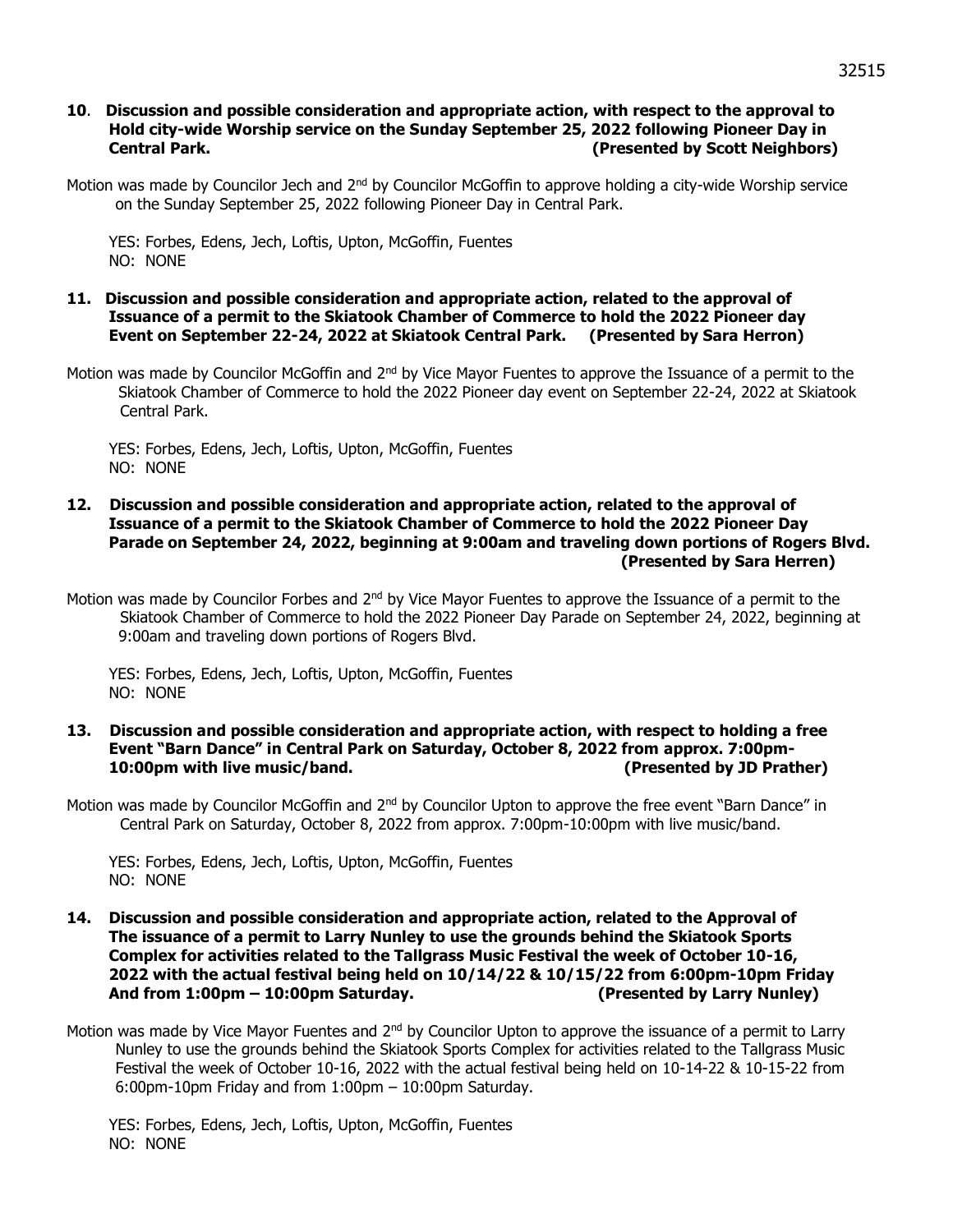### **15. City Manager's Report: Nothing to report**

### **16. Adjournment**

Motion was made by Councilor Loftis and 2<sup>nd</sup> by Councilor Jech to adjourn

YES: Forbes, Edens, Jech, Loftis, Upton, McGoffin, Fuentes NO: NONE

Robin Edens, Mayor **New York 1 Accord 2018** Stephanie Upton, Councilor

Cody Fuentes, Vice-Mayor

Linda Loftis, Councilor

Joyce Jech, Councilor

Shirley Lett, City Clerk Geoff McGoffin, Councilor

Date Minutes Approved: The Minutes Approved: The Minutes Approved: The Minutes Approved: The Minutes of Minutes Approved: The Minutes of Minutes Approved: The Minutes of Minutes Approved: The Minutes of Minutes Approved: T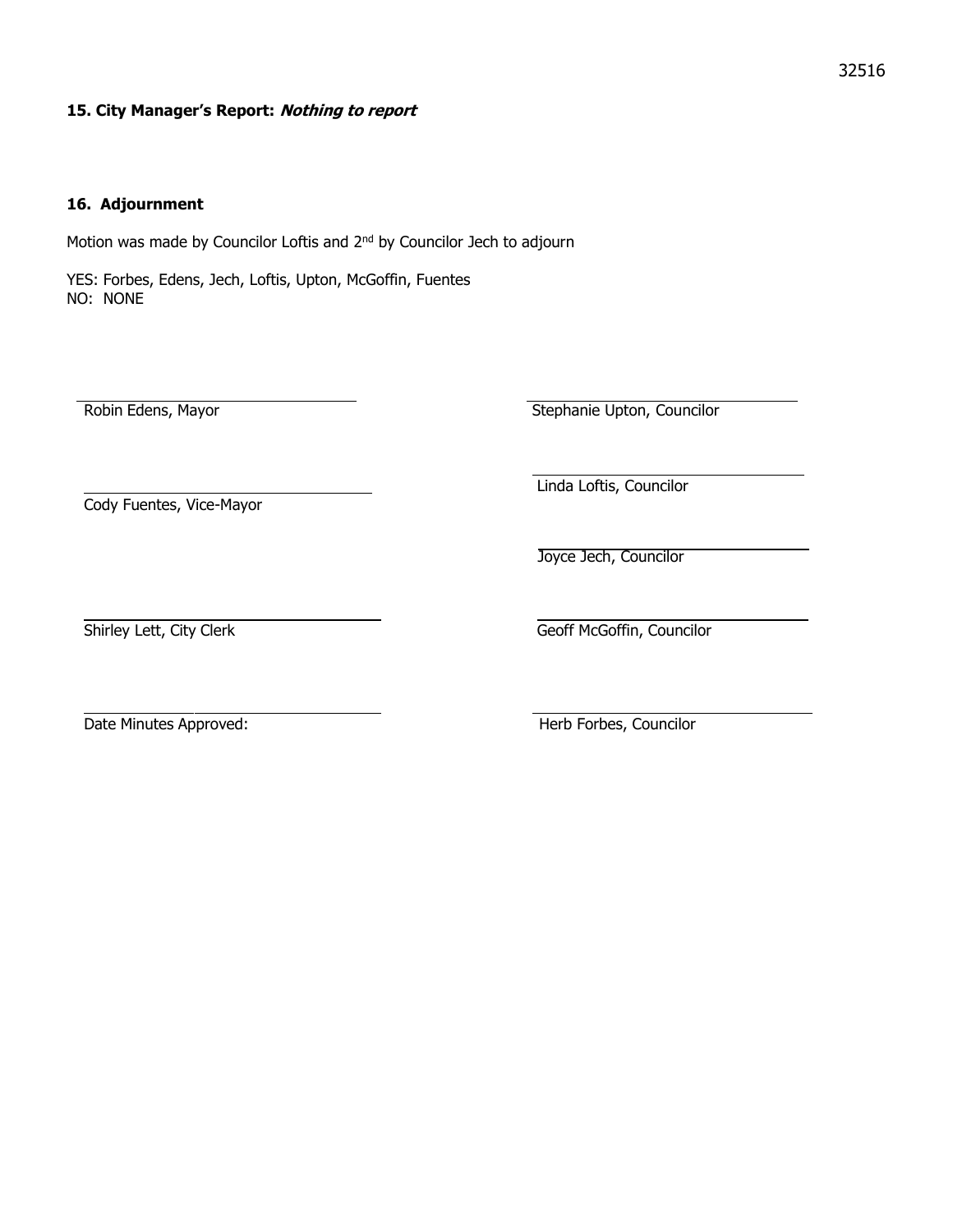# **MINUTES OF THE SKIATOOK PUBLIC WORKS AUTHORITY REGULAR MEETING TUESDAY, JUNE 14, 2022 6:40 P.M., MUNICIPAL BOARDROOM DIRECTLY FOLLOWING THE ADJOURNMENT OF THE CITY COUNCIL**

# **1. Call to Order**

The meeting was called to order by Chairman Edens at 6:40 pm in the Municipal Boardroom.

## **2. Roll Call**

PRESENT: Herb Forbes, Robin Edens, Linda Loftis, Stephanie Upton, Cody Fuentes, Geoff McGoffin, Joyce Jech

ABSENT: Brad White

STAFF: Shirley Lett, and other staff members.

## **3. Consideration and appropriate action relating to a request for approval of the Consent Agenda.**

- a. Approval of the minutes of the May 10, 2022 Regular Meeting.
- b. Approval of the minutes of the June 2, 2022 Special Meeting,
- c. Approval of Purchase Orders/Warrants for 05/31/22(#142860-#142959) i. SPWA \$318,830.16
- d. Approval of Purchase Orders/Warrants for 06/14/22(#142985-#143073)
	- i. SPWA  $$819,174.75$ ii. Payroll (05-06-22) \$ 64,905.94 iii. Payroll (05-20-22) \$136,648.20
- e. Approval of Mutual of Omaha Life Insurance contract for 2022-2023.
- f. Approval of OMAG Workers' Compensation insurance contract renewal for 2022-2023

Motion was made by Vice Chairman Fuentes and 2<sup>nd</sup> by Trustee Upton to approve as written.

YES: Forbes, Edens, Jech, Loftis, Upton, Fuentes, McGoffin NO: NONE

#### **4. Consideration and appropriate action relating to items removed from the Consent Agenda.**

Item was skipped. No action was taken.

## **5. Adjournment**

Motion was made by Trustee Loftis and 2<sup>nd</sup> by Trustee Upton to adjourn

YES: Forbes, Edens, Jech, Loftis, Upton, McGoffin, Fuentes NO: NONE